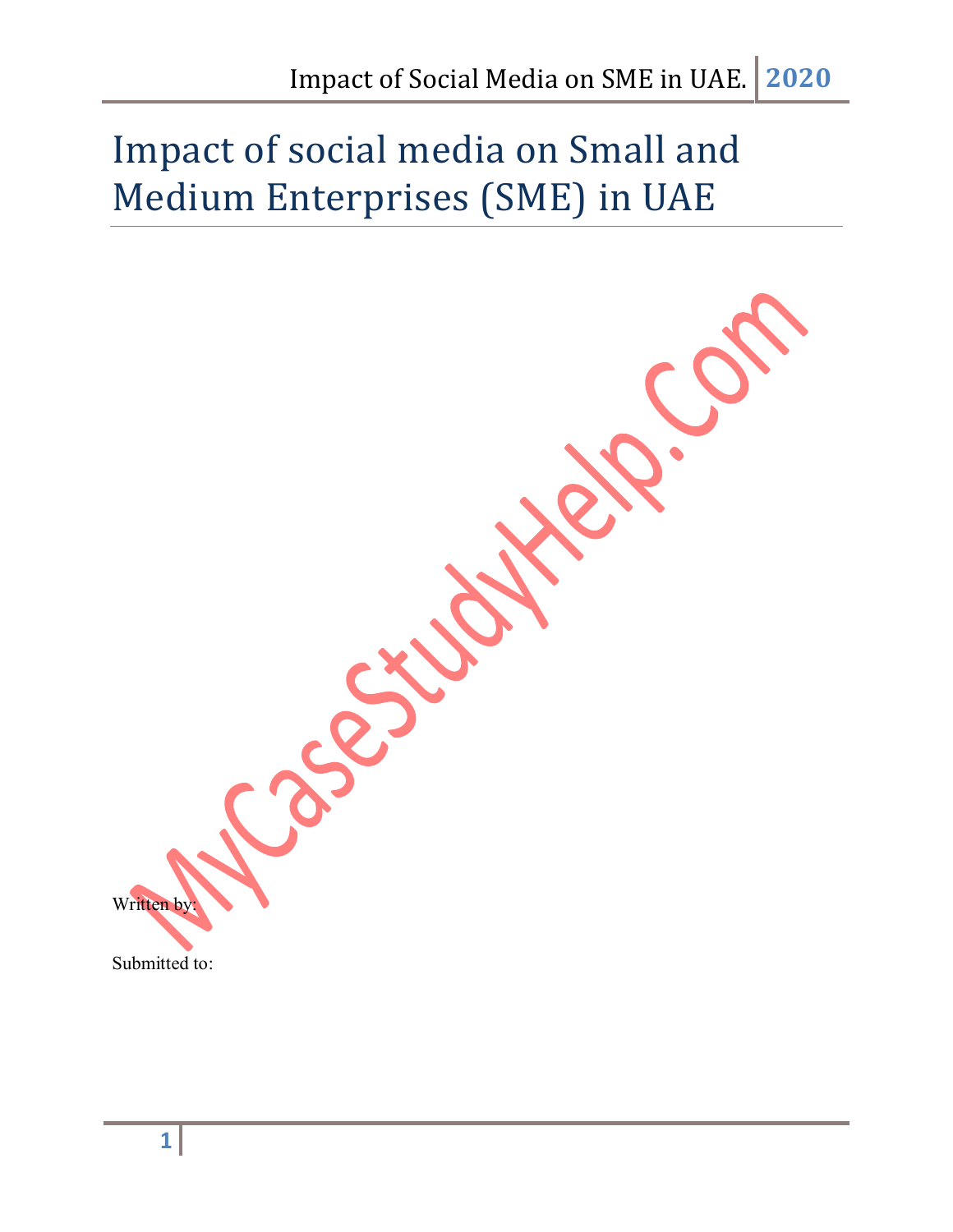## Executive Summary:

This report will concentrate on the impact of social media on SME in UAE. The research will start with an introduction about the role of social media in present day life and its impact on the SME. Thereafter the problem statement and research questions will be identified. The research will then move ahead with the literature review carrying vital information from prior studies. Research analysis will follow thereafter where in the research outcomes will be depicted. The next part will be research evaluation and recommendations. Finally the conclusion will be drawn wherein the summary of the research outcome will be depicted. The references will then follow.

zect

UO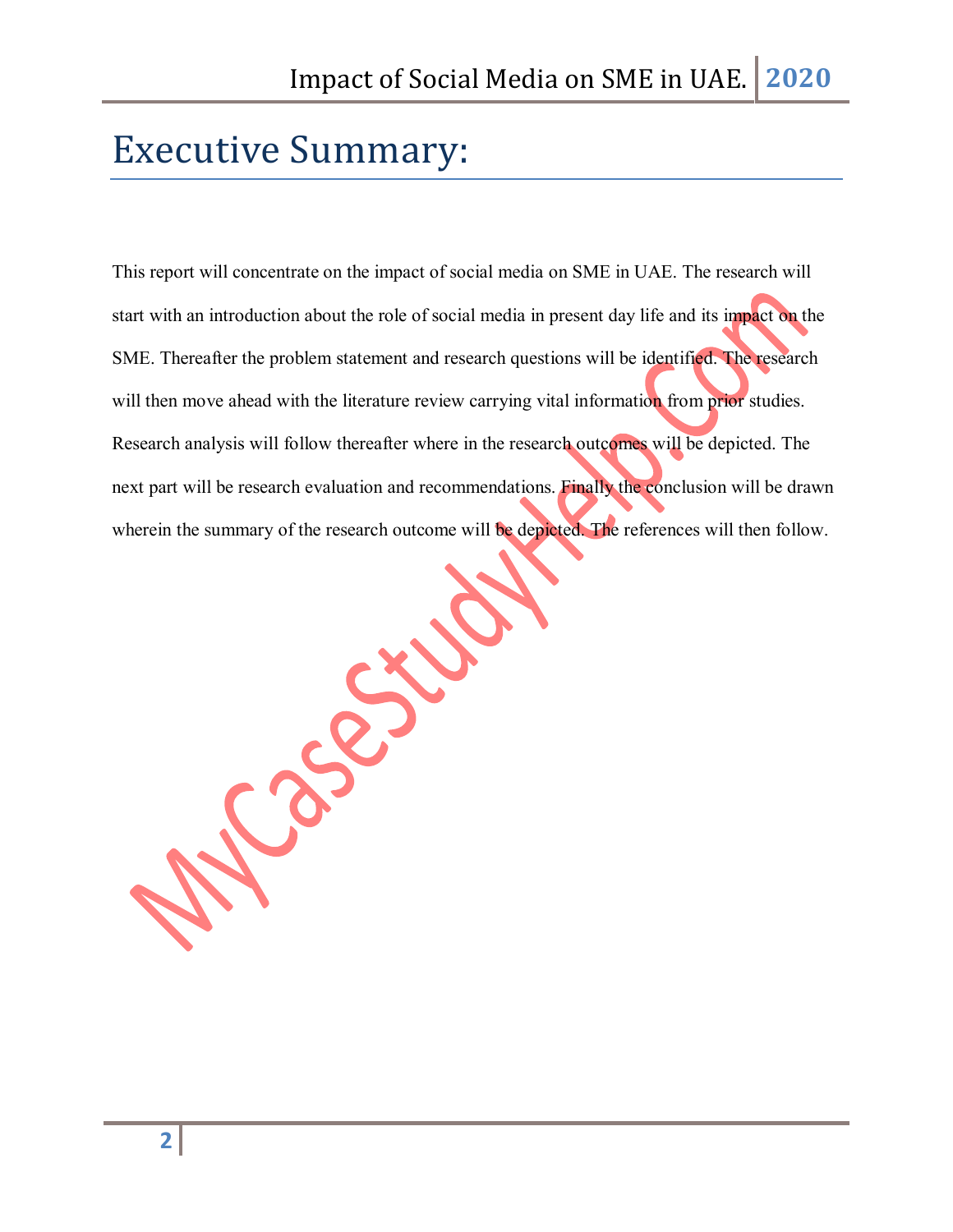## Impact of Social Media on SME in UAE. 2020

## **Contents**

| 1.  |     |  |
|-----|-----|--|
| 2.  |     |  |
| 3.  |     |  |
| 4.  |     |  |
| 5.  |     |  |
| 5.1 |     |  |
| 5.2 |     |  |
| 6.  | . 8 |  |
| 7.  |     |  |
| 8.  |     |  |
| 9.  |     |  |
| 10. |     |  |
|     |     |  |

## <span id="page-2-0"></span>1. Introduction to Social Media and SME: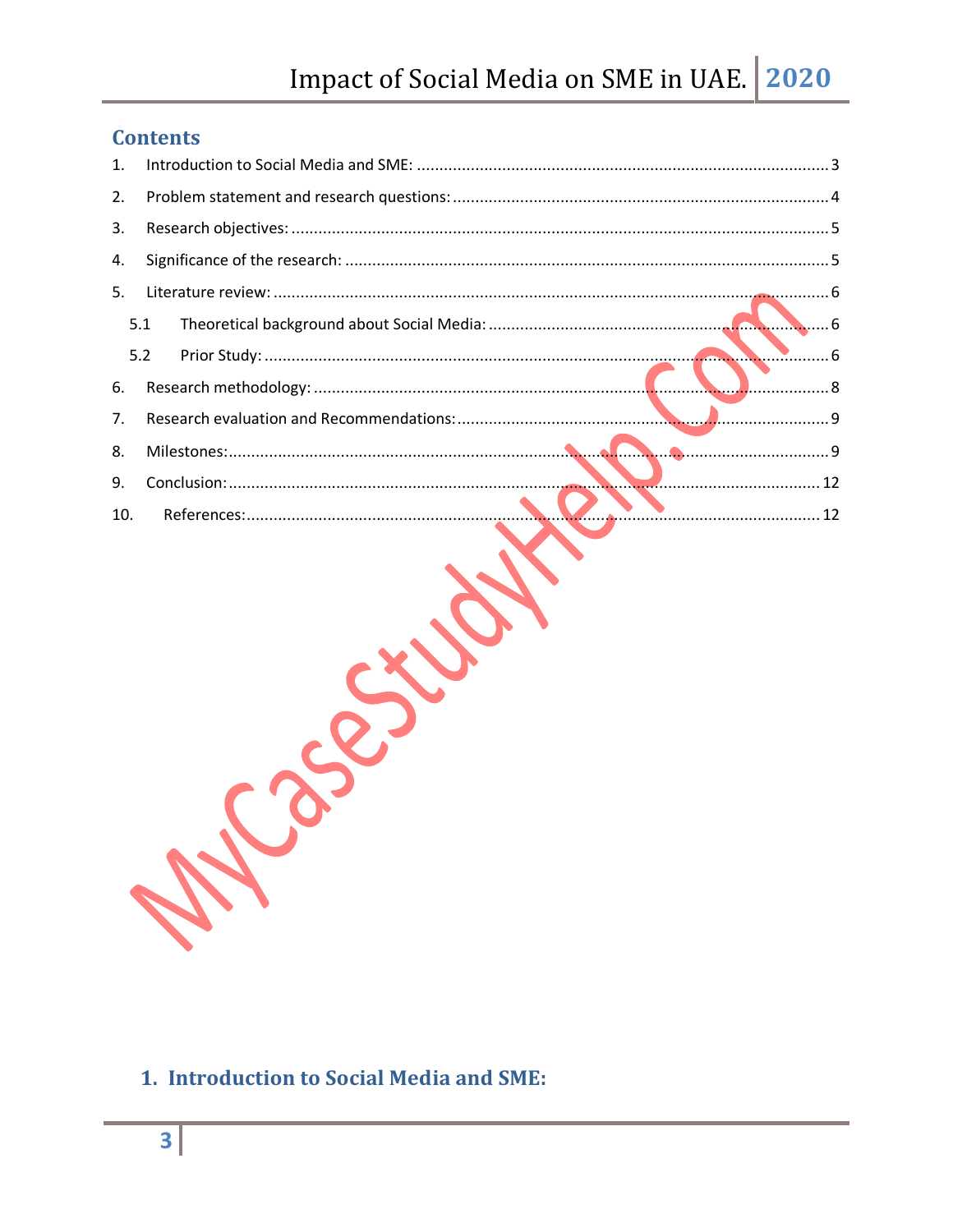SME or Small and Medium Enterprises represent the businesses which are not too large with millions and billions dollars of returns, revenue generation and assets. Instead it includes the businesses which range from small scale shops to medium scale factories wherein a limited number of employees work and the area of operation is limited in particular region.

UAE has millions of SMEs which are very active in the social media. As per the research reports it is observed that more than 92 percent of the SMEs in the GCC are active on social media. This means the use of social media is made by Small and Medium enterprises in the UAE for reaching out to the target customers, displaying their products and services and thereby getting payment and delivery orders as the case may be(Pieri, 2016).

Together the SMEs in the UAE are making widespread use of social media for creating a brand image, reaching out to the target customers, getting their products and services noticed and gaining purchase and delivery orders from the customers.

## <span id="page-3-0"></span>**2. Problem statement and research questions:**

The problem statement is to find out the level of impact social media is making to help the SME, grow their businesses in UAE. The research questions are depicted as follows.

Which are the top social media platforms that are applicable for the start-up of businesses in Dubai?

- b. What are the strength and weaknesses of Social Media Platforms?
- c. Identify the practices followed using social media platforms by the SME in Dubai?
- d. Has social media become a vital source of marketing and promotion of business?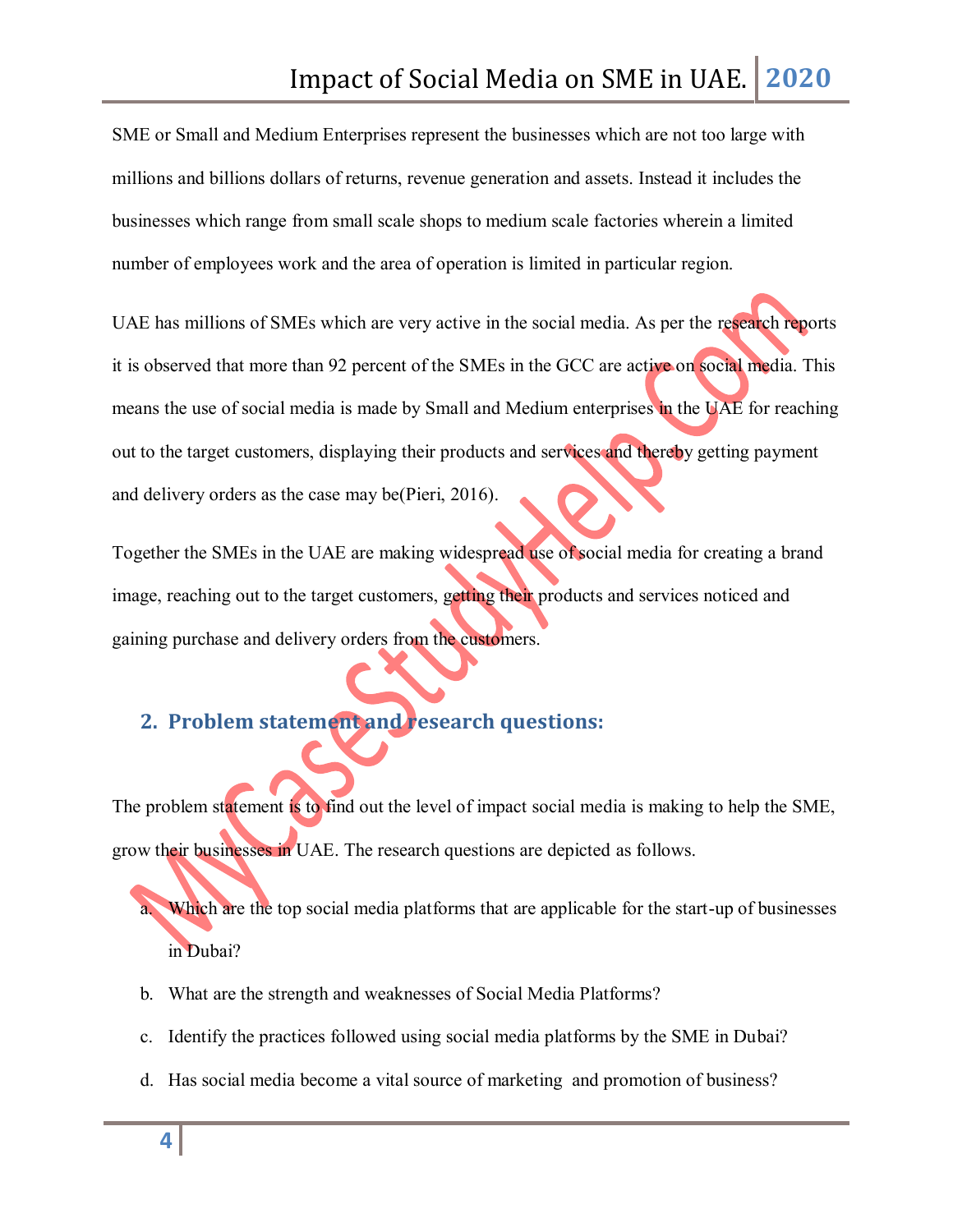- e. How can the SME can get benefitted by social media marketing methods?
- f. Is the future of SME dependent on the social media outcomes?

#### <span id="page-4-0"></span>**3. Research objectives:**

This research is meant to achieve certain set of objectives including long term and short term. The research objectives include the following.

- a. The short term objectives of this research is to recognize the various social media platforms that popular in the UAE and helps in promoting the new startups and other SMEs.
- b. The long term objectives of this research is
- c. Recognize the strength and weaknesses of the social media platform in delivering assistance in promoting business activities in UAE.
- d. Identify the prevailing practices that are applied by the SME of UAE through the social media platform.
- e. Is the future of SME bright and full of opportunities owing to the benefits and support offered by the social media platforms.

# <span id="page-4-1"></span>**4. Significance of the research:**

The significance of the research will be achieved for the new start ups and existing SMEs who are facing slow down in their business process. The outcome of the research study will compare the benefits of social media platform over the conventional methods of businesses and suggest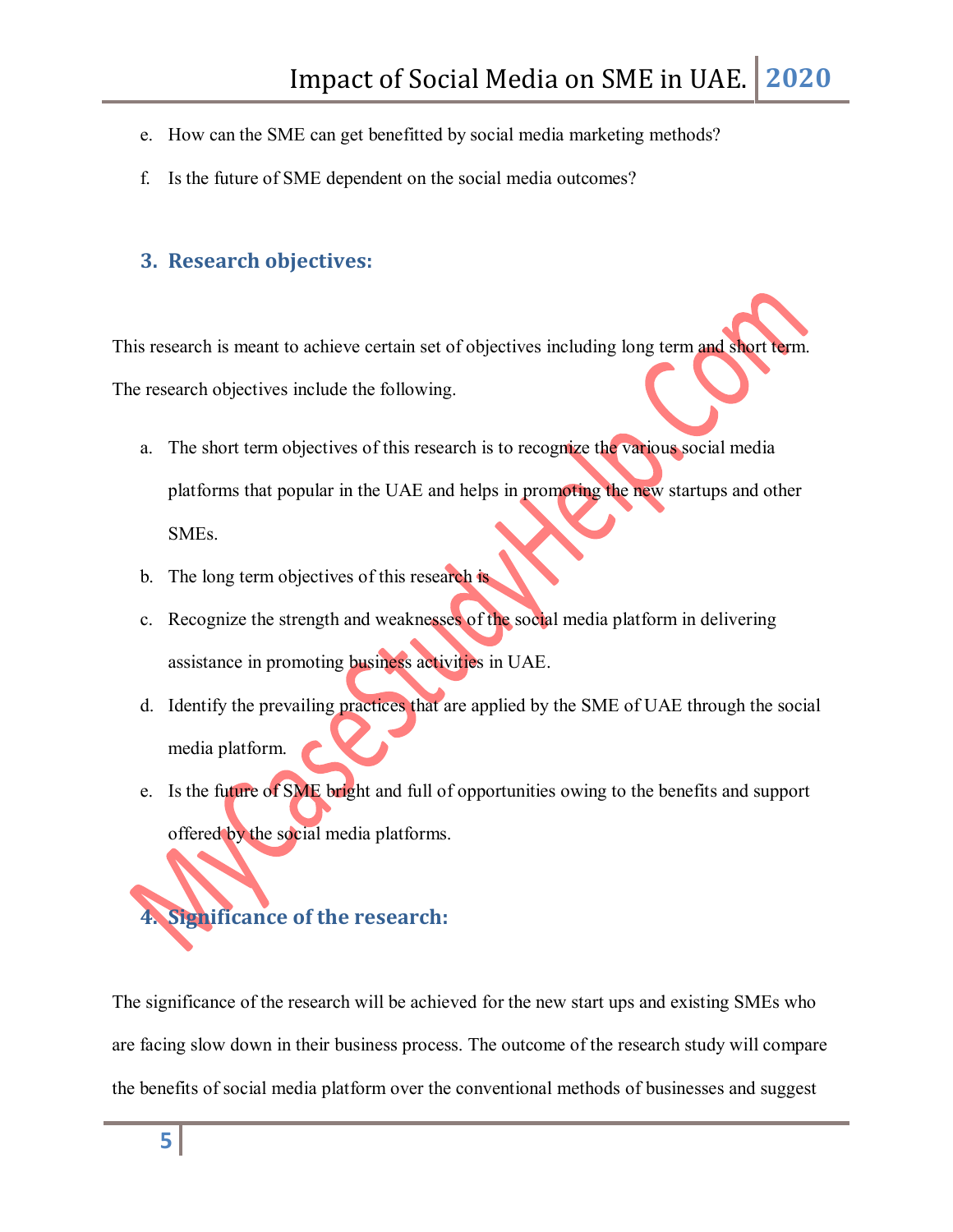the best course of action that the SMEs in UAE needs to follow to ascertain steady growth and development of their businesses.

#### <span id="page-5-0"></span>**5. Literature review:**

#### <span id="page-5-1"></span>**5.1 Theoretical background about Social Media:**

Social Media is referred to the online social platform that has developed over a period of time wherein the people make efforts to take out time from their daily routine to stay connected with their friends, family members and other society members. Through social media the opportunities available to a common person is use of various technological breakthroughs to place latest pictures, activities, comments and even share the information with other members in their friend list. Businesses use social media for displaying their products and services so that the customers who came on the virtual platform for meeting with their social members can have a view of shopping opportunites available to them and could proceed with the product and service they would like to avail by making online order.

## <span id="page-5-2"></span>**5.2 Prior Study:**

The prior study has made huge contributions in researching for the benefits of social media platform that SMEs could gain. According to Shabbir et al. (2016), social media has proved itself to be market innovation especially for SME in the GCC wherein the customers are targeted for selling products and services. The top social platforms that are applicable for the start-up of businesses in Dubai are also identified as Instagram, Facebook, Twitter and What's App. These are the top four most widely used social media platforms that helps the SMEs in Dubai to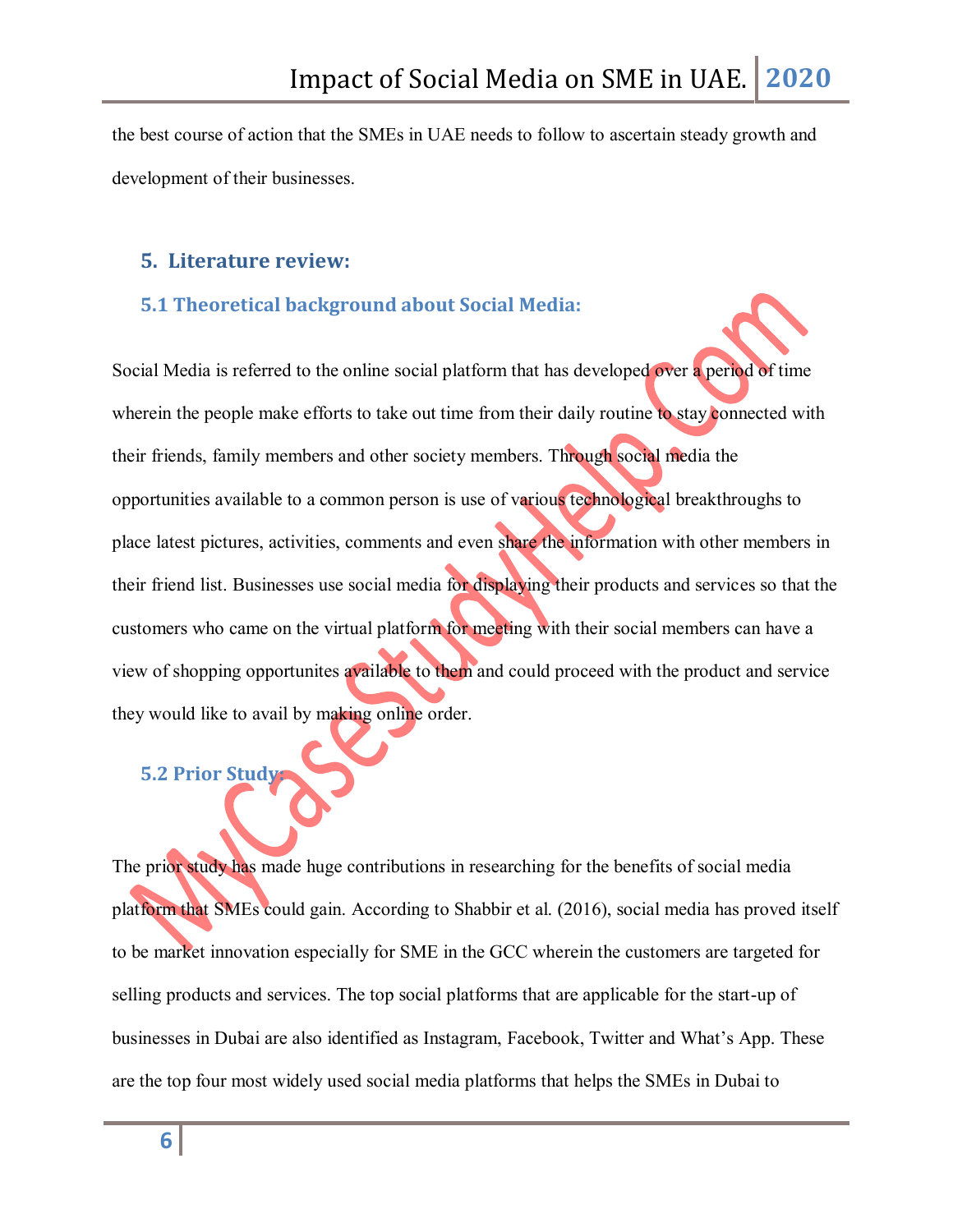advertise their products and services and gain purchase orders from the customers (Shabbir et al., 2016).

According to Kumar et al. (2020), the latest social media trends in Dubai is online video which is claimed to be used on an average of 72 minutes on daily basis by young people between age group of 15-24 years. Facebook is the most popular networking site which is used by 1.1vbillion people in the Middle East. What's App is used by more than7.84 million users in year 2019 in UAE which include 83% of the total population of the country. While Instagram and Twitter has become a business hub attracting huge investment from SMEs from the region with the purpose to generate benefits in millions(Kumar et al., 2020).

According to Ahmad et al. (2018), the SME are making widespread use of social media for reaching out to the customers. Since the recent trend has changed towards online shopping and home delivery, the time has come for the businesses to go online and offer variety of products and services to the customers at their home. This trend has developed due to rise in busy schedule of the people in their office, jobs and other work places. As a result the recent trend of the people has shifted towards avoid travel to distant places and then standing for hours for shopping and thereafter waiting in long cue for making payments (Ahmad et al., 2018).

According to Ameen et al. (2020), the outbreak of Covid-19 pandemic and thereafter lockdown of cities have led to the rise in online business activities. In fact the other businesses which were earlier avoiding the social media platform are now preferring the same for selling their products and services. This is because of the social distancing guidelines issued by the UAE Government that requires the customers to stay at home and keep distance from people. As a results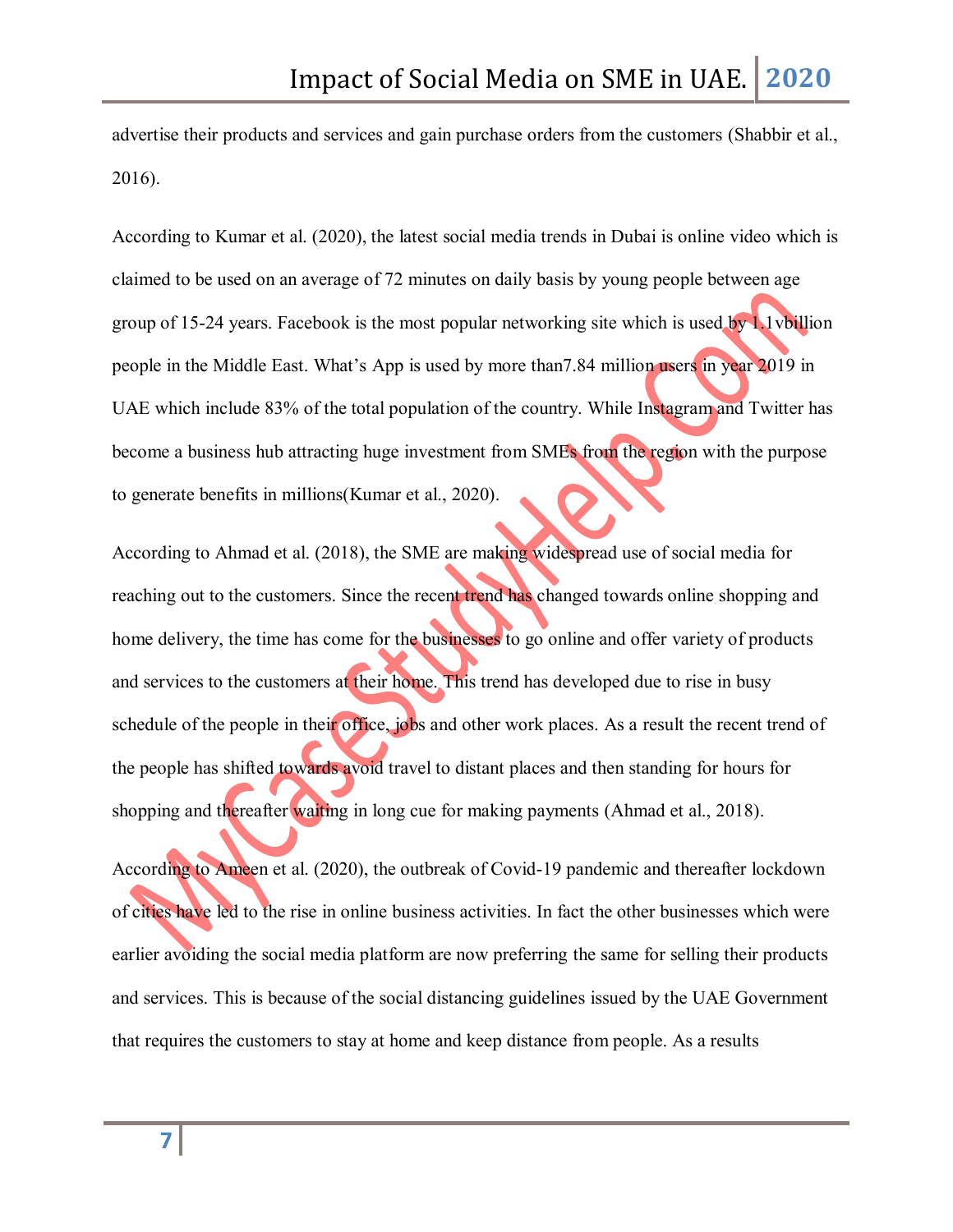customers cannot move out of home and thus prefer to make online purchase of requirements for goods and services using the links from the social media platforms (Ameen et al., 2020).

According to Ahmad and Khalid (2017), the social media platform has offered a new range of opportunities to the new entrants. Earlier to that the new entrants had to arrange for fund for buying shop or renting it and then decide on keeping the stock with the rest of the amount. However, the social media platform is used by the SMEs to take orders online and then arrange for the products from market without caring for any prior investment in the form of buying shop or arranging for stocks. Thus latest variety products, with warranties and competitive pricing are offered to the customers. Thus the top social media platforms are applicable for the start-up of businesses in Dubai but with various strength and weaknesses of Social Media Platforms. Various practices are followed using social media platforms by the SME in Dubai which helps in marketing and promotion of business. This way the SME can get benefitted by social media marketing methods and the future of SME dependent on the social media outcomes(Ahmad  $\&$ Khalid, 2017).

## <span id="page-7-0"></span>**6. Research methodology:**

The research methodology used will be the mixture of primary research and secondary research. The secondary research will be first intiated under which the efforts will be made to gather vital and relevant information from different reliable sources such as prior studies, research articles, government website information, magazines and journal articles which could offer indepth view of the outcomes of prior studies. Later the application of the primary research will be done using quantitative research method. However, the second task of primary research will be done only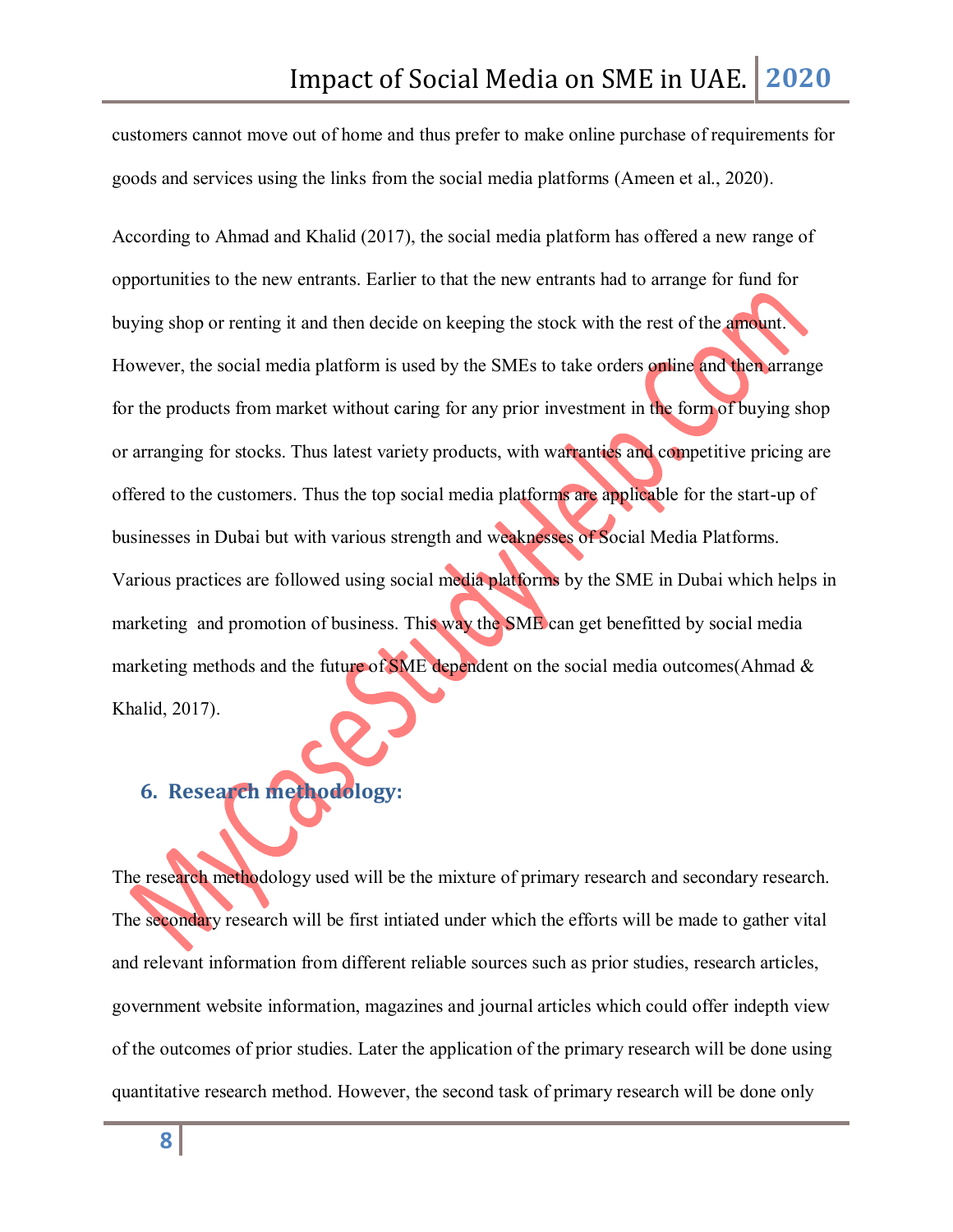after the end of lockdown and killing of the Covid-19 pandemic as without it there will be by no way to reach out to the respondents and get inputs for the research work.

#### <span id="page-8-0"></span>**7. Research evaluation and Recommendations:**

The research evaluations will be based on the outcomes received through data inputs and analysis process using the Microsoft tools which will help in depicting the outcomes in the for of graphs and tables to support the decision making process. The recommendations will follow to help the new entrant as well as existing SMEs to avail the benefits of social media platform and achieve success and growth in the business process.

### <span id="page-8-1"></span>**8. Milestones:**

The milestones include the accomplishments that will be needed to be attained during the research process and that too within stipulated time frame so that the most desired outcome in the form of final research can be achieved. The details of the milestones can be displayed as follows.

#### **Chapter 1 – Introduction of the Master Thesis**

| $1st$ May $-7th$ May          | Writing the Introduction    |
|-------------------------------|-----------------------------|
| $8th$ May $-10th$ May         | Submission for Checking     |
| $11^{th}$ May $- 15^{th}$ May | Finalizing this Chapter     |
| $16^{th}$ May $- 18^{th}$ May | Submission for this Chapter |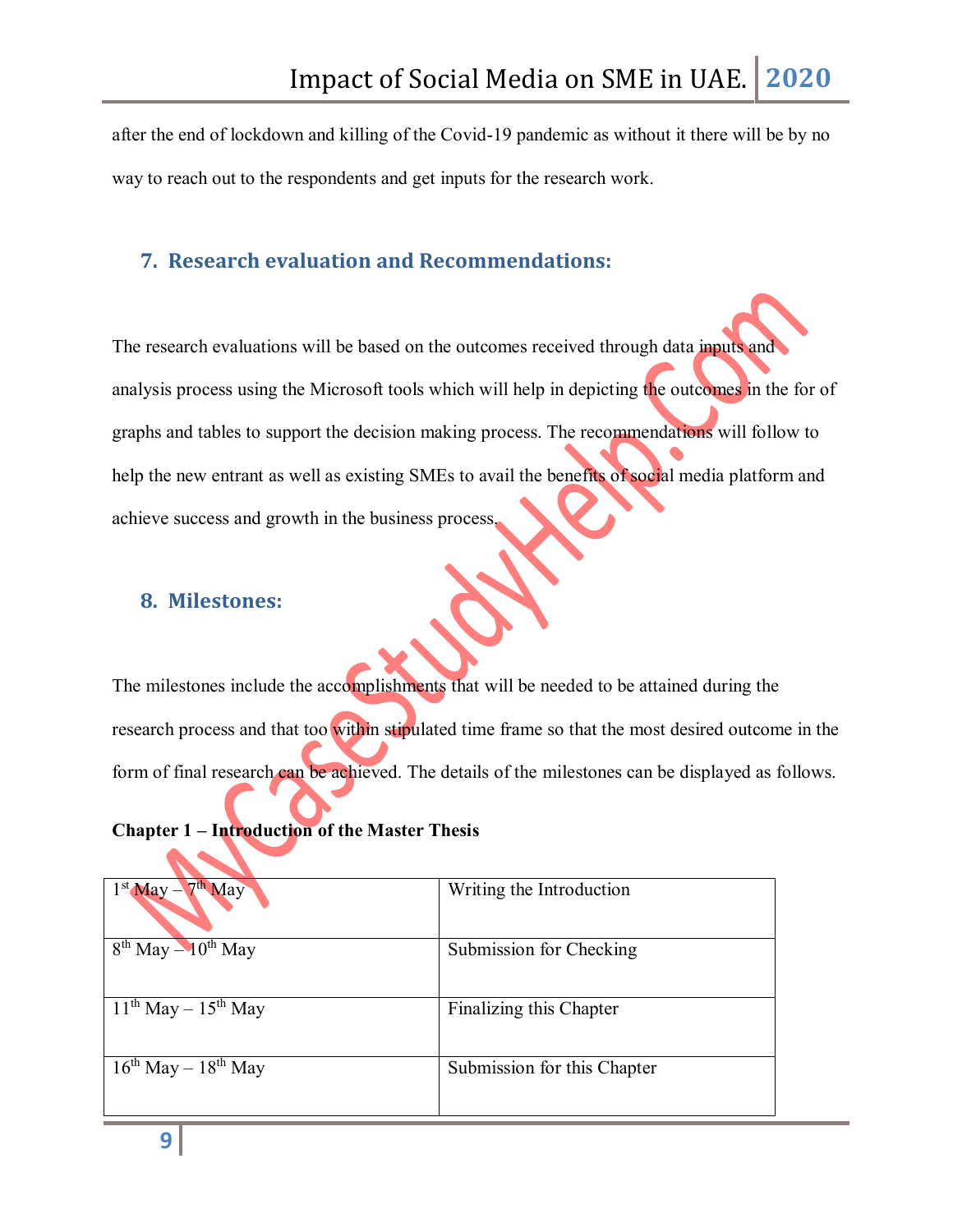| $19th$ May $- 23rd$ May | Final Review of the Research Paper |
|-------------------------|------------------------------------|
| $24th$ May $-31st$ May  | Final Submission                   |
| 31 Days                 | <b>TOTAL</b>                       |

## **Chapter 2 – Literature Review**

| <b>Chapter 2 – Literature Review</b> |                                                           |
|--------------------------------------|-----------------------------------------------------------|
| $1st$ June $-\overline{25th}$ June   | Information gathering from prior research,                |
|                                      | literature review, case studies and                       |
|                                      | magazines.                                                |
| $26th$ June – $27th$ June            | Submission of Literature Review for<br>approval purposes. |
| $28th$ June – $29th$ June            | Finalizing of Literature Review                           |
| $30th$ June                          | Submission of the Final Literature Review                 |
| 30 Days                              | <b>TOTAL</b>                                              |



| $1st$ July $-15th$ July         | Conducting Meeting and Interviews     |
|---------------------------------|---------------------------------------|
|                                 |                                       |
|                                 |                                       |
|                                 |                                       |
|                                 |                                       |
|                                 |                                       |
| $16^{th}$ July – $20^{th}$ July | Methodology Submission (for Checking) |
|                                 |                                       |
|                                 |                                       |
|                                 |                                       |
|                                 |                                       |
| $21st$ July $-25th$ July        | <b>Finalizing Period</b>              |
|                                 |                                       |
|                                 |                                       |
|                                 |                                       |
|                                 |                                       |
|                                 |                                       |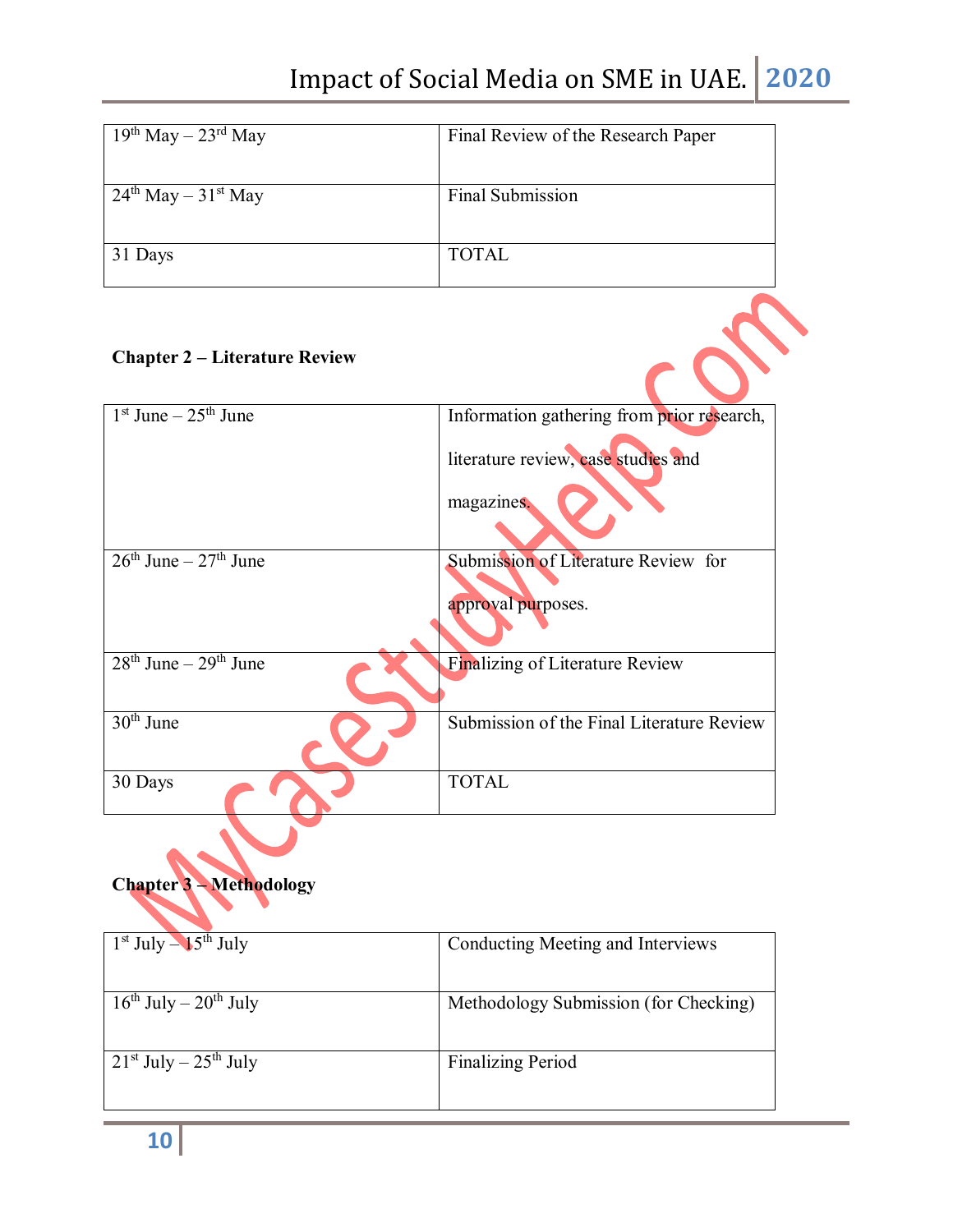| $\frac{1}{26}$ th July – 31 <sup>st</sup> July | Submission of this Chapter |
|------------------------------------------------|----------------------------|
| 31 days                                        | <b>TOTAL</b>               |

#### **Chapter 4 – Discussions and Result**

| $1st$ August – $15th$ August  | <b>Writing Discussions and Result</b> |
|-------------------------------|---------------------------------------|
| $16th$ August – $20th$ August | Submission for Checking               |
| $21st$ August – $25th$ August | Finalizing                            |
| $26th$ August – $31st$ August | Submission                            |
| 31 Days                       | TOTAL                                 |

## **Chapter 5 – Conclusion and Recommendation and Chapter 6 – Bibliography**

| $1st$ September – $10th$ September  | Writing Conclusion and Recommendation |  |
|-------------------------------------|---------------------------------------|--|
|                                     | Along with the Bibliography Chapter   |  |
| $11th September - 15th September$   | Submission for Checking               |  |
|                                     |                                       |  |
| $16th September - 20th September$   | Finalizing                            |  |
|                                     |                                       |  |
| $21st$ September – $30th$ September | Submission                            |  |
|                                     |                                       |  |
| 30 Days                             | TOTAL                                 |  |
|                                     |                                       |  |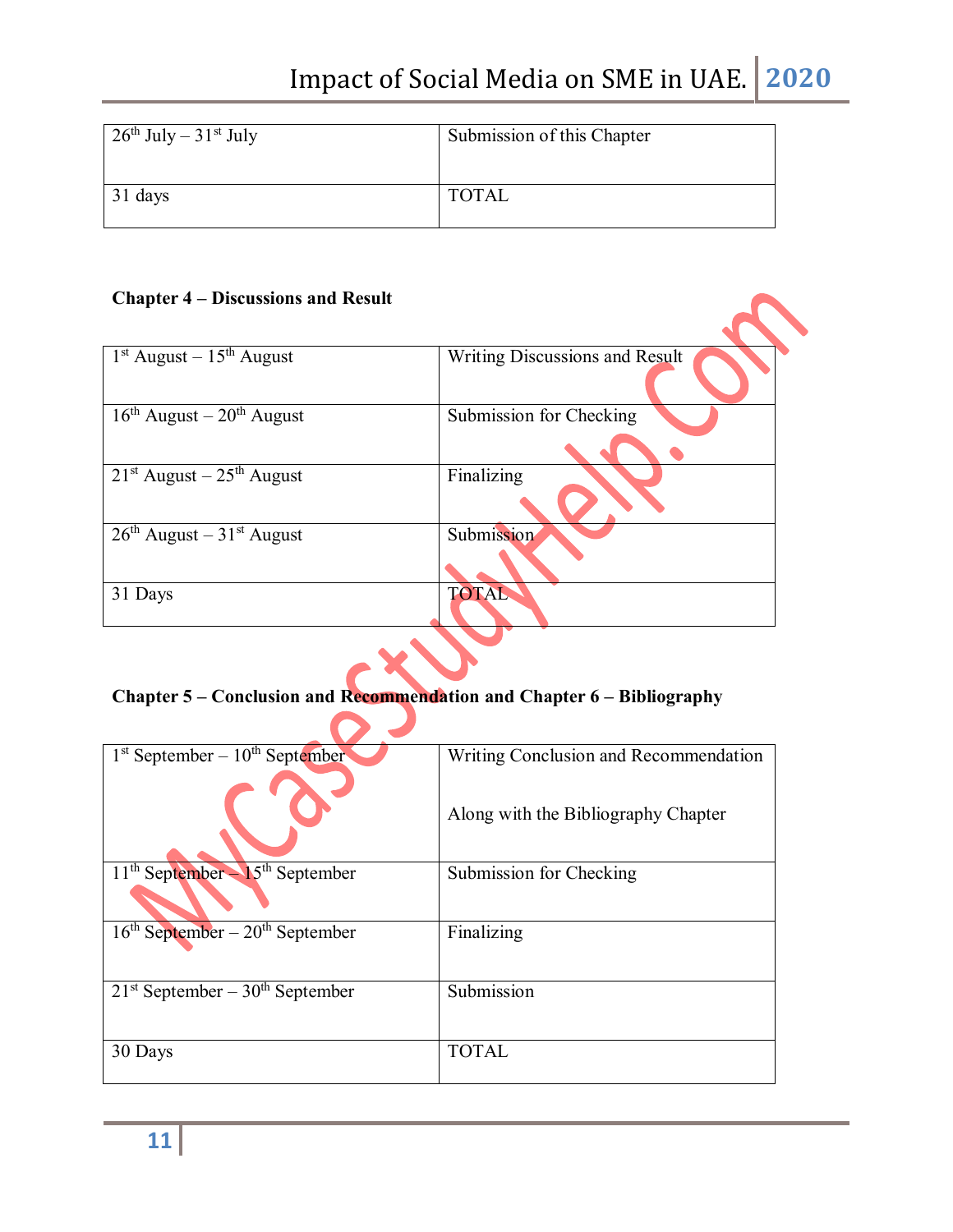This way total 153 days will be consumed to complete the research report with in-depth analysis and most desired outcomes.

### <span id="page-11-0"></span>**9. Conclusion:**

In conclusion, the research made on the role of social media platform in developing the business of SMEs in UAE has been revealed. The research outcome reveals that the social media has played vital role in the past and will continue to expand the business practices owing to the considerate changes in the business scenario. Especially in the present day cases when their has been a consistent rise of Covid-19 pandemic outbreak. Thus social media platform offers such business practices wherein the customers can follow the lockdown rules in which by staying at home they can get their desired products.

#### <span id="page-11-1"></span>**10. References:**

Ahmad, S.Z., Ahmad, N. & Bakar, A.R.A., 2018. Reflections of entepreneurs of small and medium sized enteprises concerning the adoption of social media and its impact on performance outcomes: Evidence from the UAE. *Telematics and Informatics*, 35(1), pp.6-17.

Ahmad, S.Z. & Khalid, K., 2017. The adoption of M-government services from the user's perspectives: Empirical evidence from the United Arab Emirates. *International Journal of Information Management*, 37(5), pp.367-79.